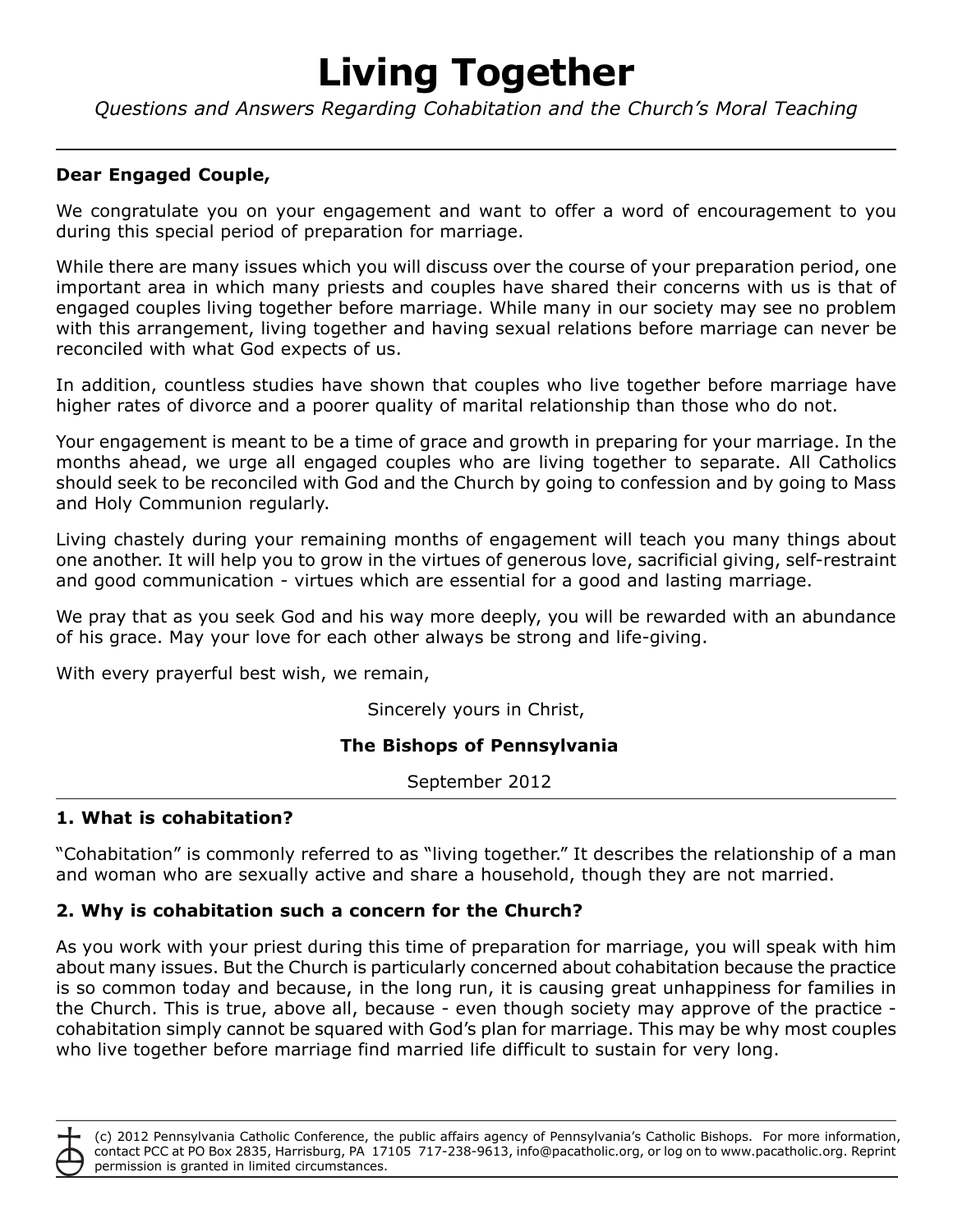The Church does not invent laws. It passes on and interprets what God has revealed through the ages. No one in the Church has the right to change what Jesus has taught. To do so would be to deprive people of saving truths that were meant for all time. Our Christian faith teaches that a sexual relationship belongs only in marriage. Sex outside of marriage shows disrespect for the sacrament of marriage, the sacredness of sex, and human dignity.

#### **3. We have good reasons for living together before our wedding. Why can't the Church just accept that?**

The Church cares for you as a parent cares for a beloved son or daughter. Knowing that cohabitation increases a couples' chance of marital failure, the Church wants to protect you and preserve your happiness. Besides, most couples don't really evaluate the reasons they give to justify their decision. Think about it:

**Reason 1:** "It's more convenient for us."

"Convenience" is a good thing, but it's not the basis for making a decision that will affect your entire life. Married life is sometimes inconvenient and even demanding. Cohabitation for convenience is poor preparation for that kind of commitment. Research bears this out. Studies show that those who live together before marriage tend to prefer "change," "experimentation"and open-ended lifestyles - all of which could lead to instability in marriage. One study, conducted by researchers at the University of Chicago and the University of Michigan, concluded that couples who cohabit tend to experience superficial communication and uncommitted decision-making once they are married. Cohabitation for convenience does not allow for the careful thought and adequate "space" necessary for making wise life decisions.

**Reason 2:** "We're trying to save money for the wedding, so living together is more economical."

Sure, you might save the price of monthly rent, but you're sacrificing something more valuable. Engagement is more than just time to plan the party. It is a time for deeper discussion and more thorough reflection, which are best carried out in a detached way. Couples who are living together do not have the luxury of such detachment. So whatever expenses you save, you'll likely pay more in the end. Dr. Joyce Brothers said it well in an article on cohabitation: "short-term savings are less important than investing in a lifetime relationship."

**Reason 3:** "Because of the high divorce rate, we want to see if things work out first."

Studies consistently show that couples who live together score significantly lower in both marital communications and overall satisfaction. On the surface, a trial run at marriage may seem to make sense, allowing one to screen out less compatible mates. But it doesn't work out that way. Couples who live together before marriage actually have a 50% greater chance of divorce than those who don't. And about 60% of couples who cohabit break up without marrying. Living together before marriage is different from living together in marriage, because there is no binding commitment to support the relationship.

**Reason 4:** "We need to get to know one another first. Later we'll start having kids."

Cohabitation is actually the worst way to get to know another person, because it shortcuts the true development of lasting friendship. Those who live together before marriage often report an overreliance on sexual expression and less emphasis on conversation and other ways of communication - ways that ultimately lead to a more fulfilling sexual union after marriage. Traditionally, the

(c) 2012 Pennsylvania Catholic Conference, the public affairs agency of Pennsylvania's Catholic Bishops. For more information, contact PCC at PO Box 2835, Harrisburg, PA 17105 717-238-9613, info@pacatholic.org, or log on to www.pacatholic.org. Reprint permission is granted in limited circumstances.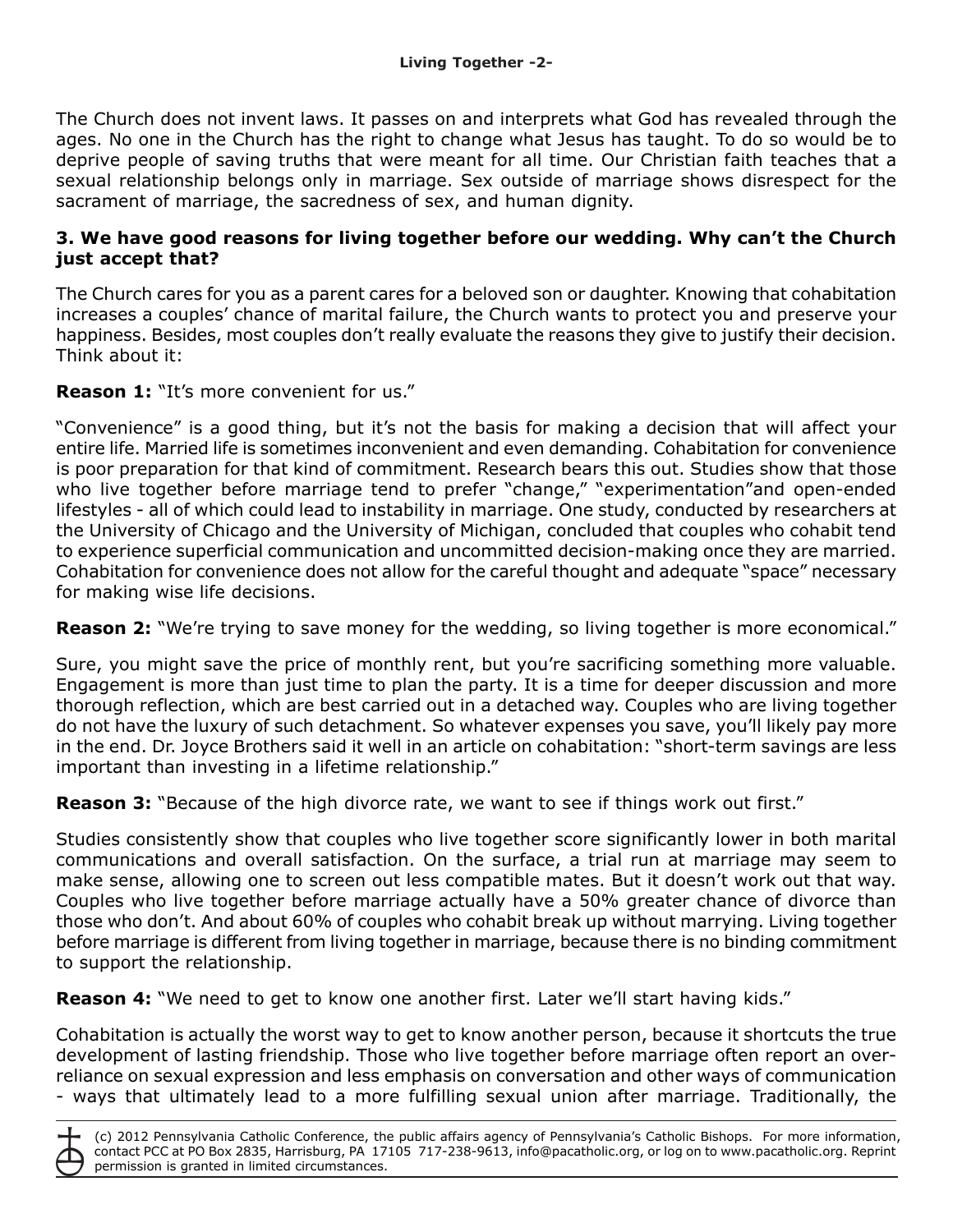process of dating or "courtship" has led couples to a deeper appreciation of one another through conversation, shared ideals and dreams, and a mutual understanding of one another's values.

**Reason 5:** "The Church is just outdated and out of touch with its thinking in this matter. Birth control made those old rules obsolete."

That's just not true. In the early days of the Church, living together outside of marriage was common among the non-Christians in the Roman Empire - as was the use of artificial contraception. But these practices were devastating for individuals, families, and society. Women were treated as disposable objects, mere toys for sexual pleasure, to be discarded when passions waned. The Christian vision of marriage and family led to happiness and fulfillment for individuals and families - and a great renewal of culture and society. Far from being outmoded, then as now, the Church's teaching is revolutionary - and it works!

#### **4. Why does the Church interfere in the sex lives of couples? It's really just a private matter between us.**

Sex is intensely private and personal, but it also has deep moral and social dimensions. Sex works as a primary bonding agent in families and the family is the building block of society. Sexual rights and wrongs influence the health and happiness of individuals, families and neighborhoods. That's why sexual behavior has always been the subject of many civil laws. The Church, of course, wishes to safeguard the family and society. But, more than that, the Church wishes to safeguard your relationship with your future spouse and with God. Sex is the act that seals and renews the couple's marriage covenant before God. Sexual sins, then, are not just between a man and a woman, but between the couple and God. And that's the Church's responsibility. Sex is not simply a private matter. If it's between you and God, it's between you and the Church. You need to ask yourself: "When do I stop being a Christian? When I close the bedroom door? When does my relationship with God cease to matter?"

#### **5. But, really, how does what we do with our own bodies affect our relationship with each other and our spiritual relationship with God?**

The gift of your body in sexual intercourse is a profound symbol of the giving of your whole self. In making love, the husband and wife are saying to one another in "body language" what they said to each other at the altar on their wedding day: "I am yours, for life!" God created sex to be physically pleasurable and emotionally fulfilling. But it is even greater than all that. It is, above all, the deepest sign of the complete gift of self that a husband and wife pledge to each other. This mutual gift empowers the couple to become co-creators with God in giving life to a new person, a baby. According to God's design, the gift of sexual union has two primary purposes: strengthening married love and sharing that love with children. The only "place" where this total self-giving between a man and a woman is to take place is in marriage. It is the only "place" where children can be raised with the secure, committed love of a mother and a father. So sexual intimacy belongs only in marriage. Outside of marriage, sex is a lie. The action says: "I give you my whole self" - but the man and woman are really holding back their commitment, their fertility, and their relationship with God.

Before giving your body to another person, you need to give your whole life, and you need to receive your spouse's whole life in return - and that can only happen in marriage.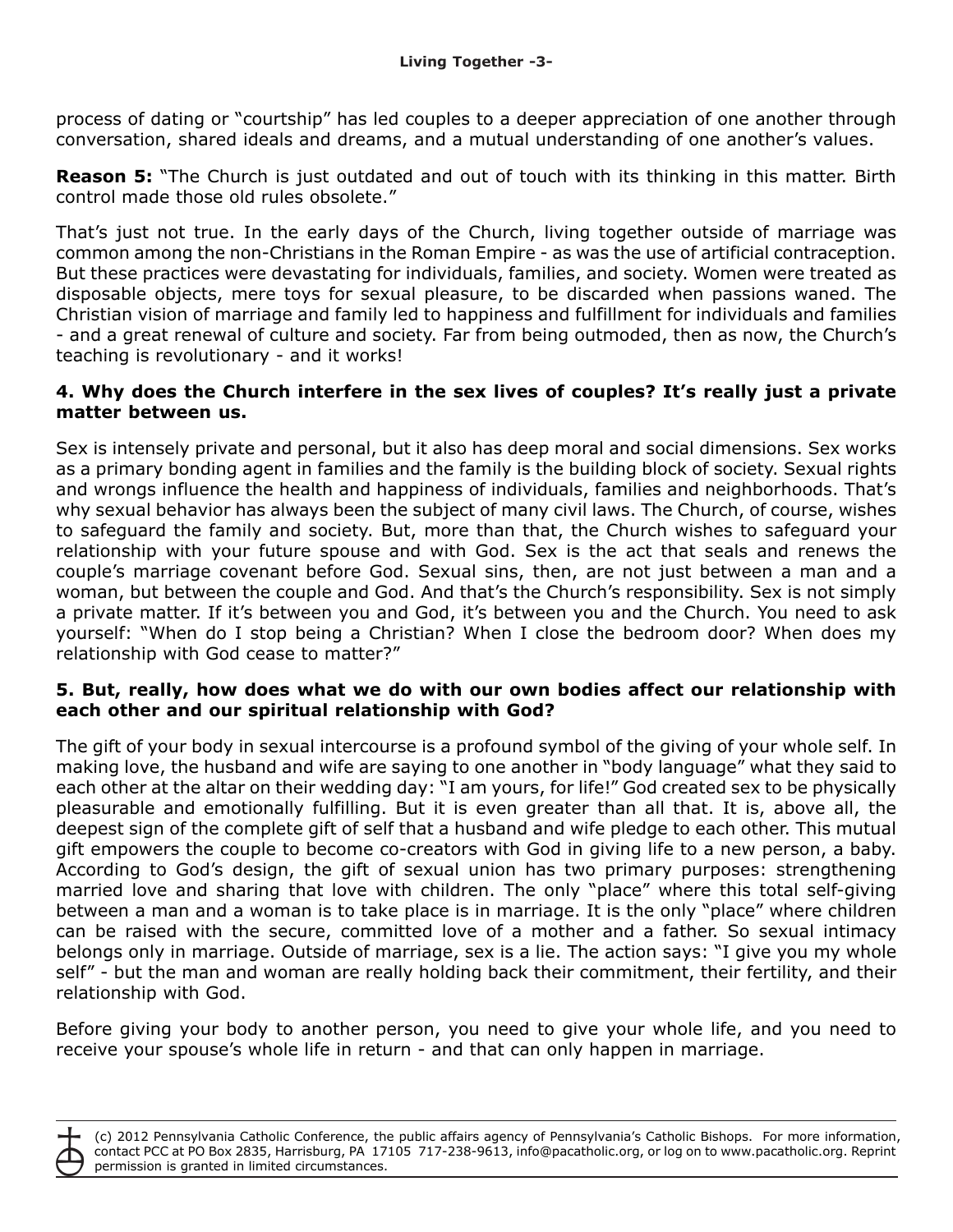# **6. Why can't I just follow my conscience if I believe living together is okay?**

People can be wrong in matters of conscience, and people often are. Where our self-interest is concerned, our capacity for self-deception is huge. Here, as in everything we do, we need an objective standard to tell us if our conscience is properly formed and able to make right judgments. Morality is not a matter of opinion or "gut feeling." Conscience is God's voice, speaking the truth deep within your heart. It's unlikely - if not impossible - that God would contradict His own commandments just for your convenience or desires. You are acting in good conscience when you choose to do what God intends. The choice to live together outside a marriage is always wrong and sinful.

## **7. Why does the Church claim that living together is a scandal to others?**

Many of our family and friends are doing the same thing.Just because everyone does something doesn't make it right or any less serious. A couple's choice to live together is not simply made in isolation. It affects everyone in relationship with these two people - parents, brothers, sisters, friends, and even other members of the parish. A cohabiting couple implicitly communicates that there is nothing wrong breaking God's law. This can be especially misleading to young children nieces, nephews, and children of

friends - who are impressionable and whose moral reasoning is immature.

## **8. What is the best way to prepare ourselves spiritually for our upcoming marriage?**

"A wedding is for a day, but a marriage is for a lifetime." That can be a long and happy time, but only with good preparation. The best way to get ready for marriage is to practice your faith. Catholics do this by faithful attendance at weekly Sunday Mass, by going to the Sacrament of Penance (confession), by prayer, and by practicing works of charity. If you haven't been attending Mass regularly, your parish priest will want to see you back. If it's been a long time since your last confession, your priest will help you. Confession is a necessary step if you have already been cohabiting. During the days of preparation, you are strongly encouraged to pray together as a couple, read Scripture, and lead a virtuous life. For guidance, look to other couples with strong Christian values.

## **9. Why should we need to separate now? It's just an arbitrary rule of the Church.**

The Church's teaching on cohabitation is not an "arbitrary" rule. Living together before marriage is a sin because it violates God's commandments and the law of the Church. St. Paul lists this sin technically called "fornication" among the sins (whether within or outside cohabitation) that can keep a person from reaching heaven (see 1 Corinthians 6:9) Cohabitation works against the heart's deepest desires and greatly increases the chances of a failed marriage. If you are honest with yourself, every practical consideration will tell you that separating before marriage is the right thing to do. It is a decision to turn away from sin and to follow Christ and His teaching. That is always the right decision. But it's a good decision for other important reasons, too:-it will strengthen your marriage -it will deepen your friendship -it will foster deeper intimacy and communion -it will build up your problem-solving and communications skills -it will give your marriage a greater chance for successYou may think you are unique and that your passion for each other will never wane. But that's what most couples think. No one goes into marriage planning for a breakup; yet a majority of couples today do break up. You want to be one of the exceptional couples who not only succeed in marriage, but also live together in happiness and fulfillment. Some couples who

(c) 2012 Pennsylvania Catholic Conference, the public affairs agency of Pennsylvania's Catholic Bishops. For more information, contact PCC at PO Box 2835, Harrisburg, PA 17105 717-238-9613, info@pacatholic.org, or log on to www.pacatholic.org. Reprint permission is granted in limited circumstances.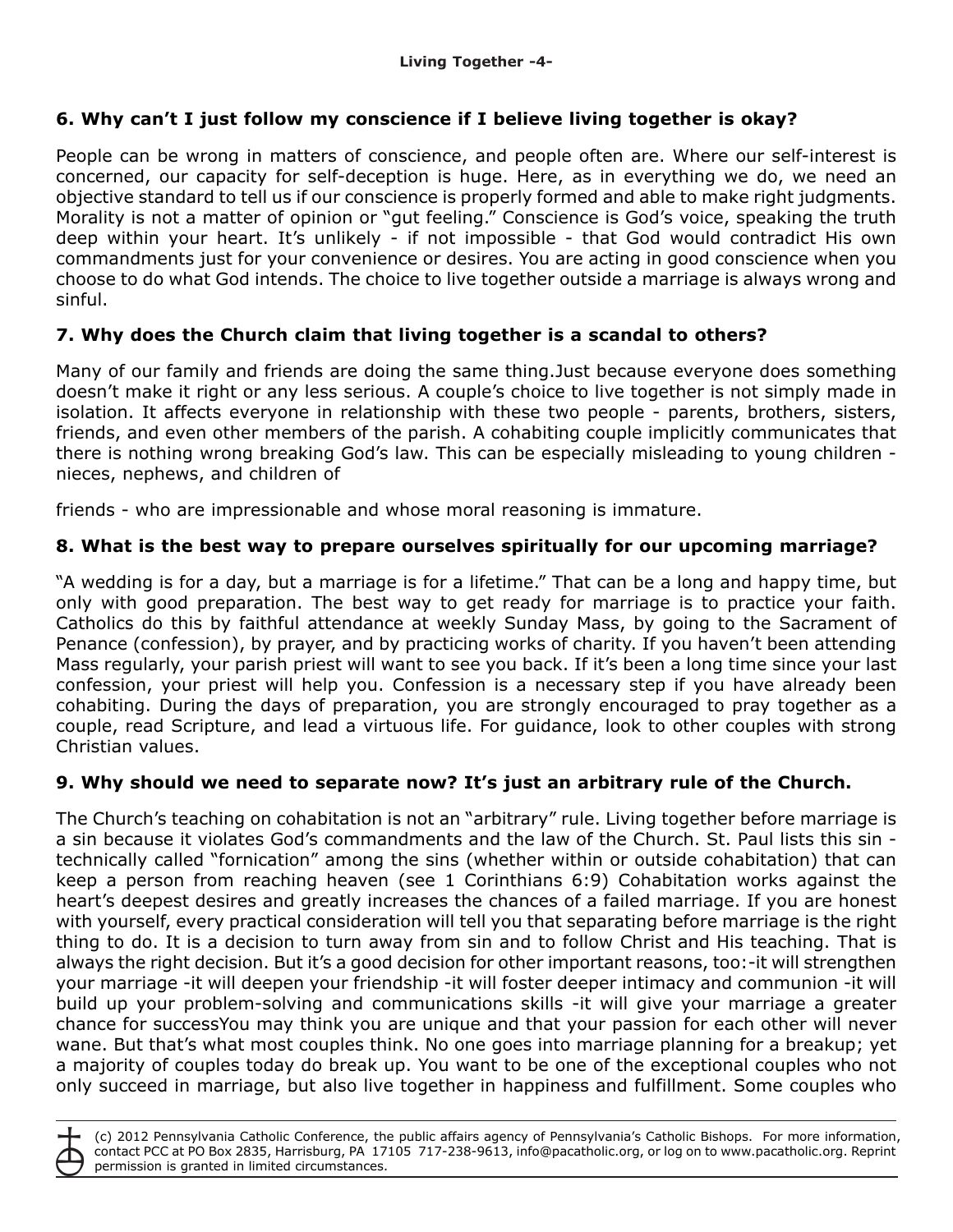are living together think that separation before marriage is artificial or meaningless. Some fear that halting sexual activity will be harmful to the relationship. But this is rarely the case. Sometimes in marriage, too, a sexual relationship will have to be suspended for a time due to illness, military service, business travel, or the good of a spouse. Relationships not only survive this , but actually grow stronger. God

rewards such sacrifices with graces for a good relationship. Abstaining from sex will also enable you to rely on other means of communication, which ultimately will empower you to get to know each other in a deeper, lasting way.

## **10. What good will following the Church's teachings do for us anyway?**

Catholic teaching in this matter brings rich blessings to those couples who willingly accept it. The Good News of Jesus frees you to enjoy intimacy even more:

-by appreciating your spouse as a person, not an object

-by living in a stable, secure, permanent, and faithful relationship

-by expressing true, committed love rather than simply satisfying a physical urge

Married life has a special place in God's plan. Like everything good, it require sacrifices. But they're small compared to the rewards. Seek first the Kingdom of God; everything else you desire will be given to you - and more!

#### *Questions for Reflection and Prayer:*

1. As an engaged couple, why did you choose to cohabit before marriage?

2. What have the two of you learned from your experience of living together? What have you learned about yourselves as a couple and as individuals?

3. What is the driving force behind your decision to marry at this time? What has changed in the relationship and made you wish to marry and have your marriage blessed in this Church?

4. Was there a previous reluctance or hesitation to marry? If so, why? Have those issues been completely resolved?

- 5. Why are you seeking marriage in the Catholic Church?
- 6. What does marriage as a sacrament mean to the two of you?
- 7. How do you see your faith and love for each other as an intimate part of your marriage?
- 8. How do you want your marriage to be open to life?